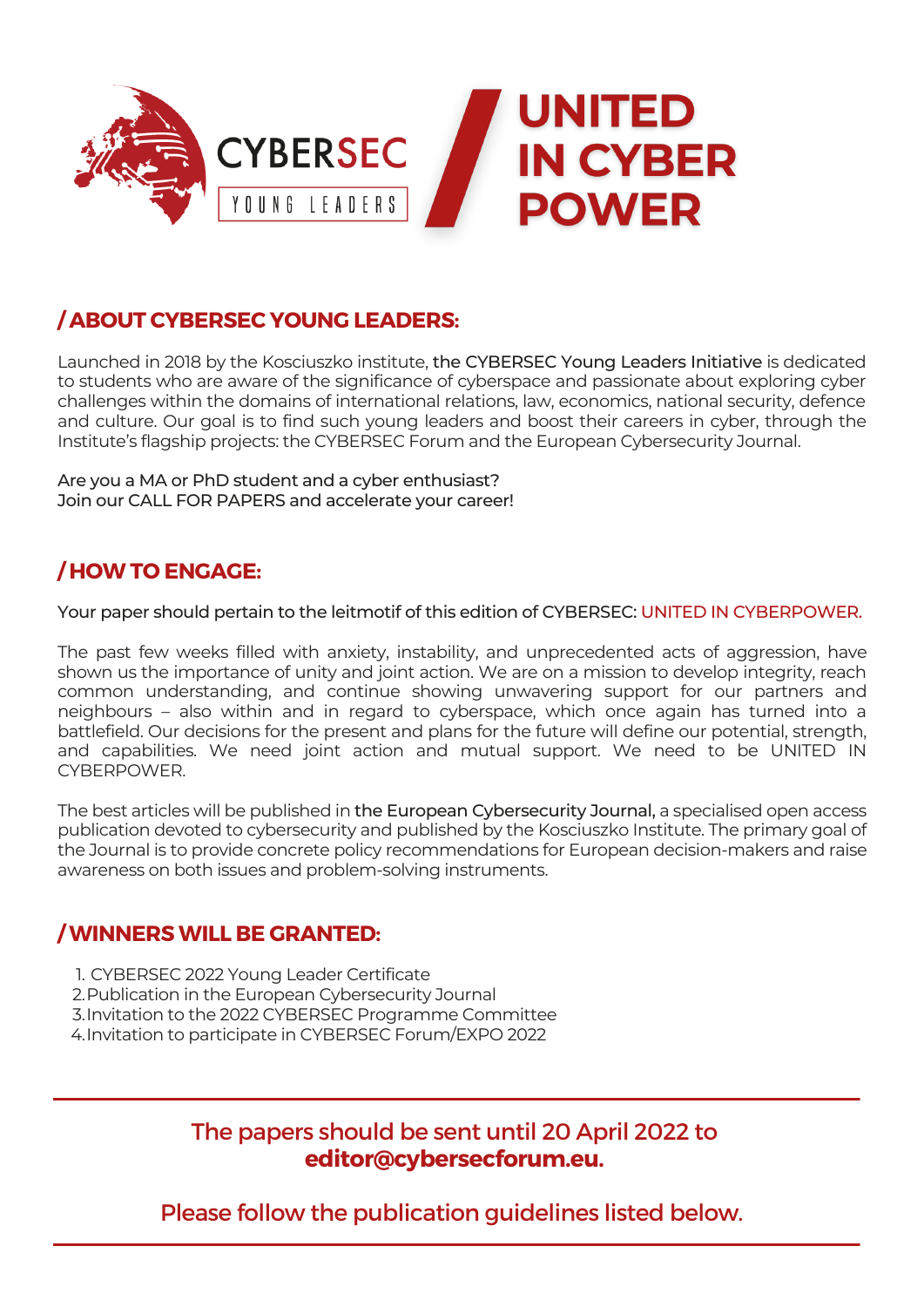## **THE MAIN EDITORIAL GUIDELINES**

Length of the article – between 5 and 12 pages, established case by case.

Format – Word, (.doc or .docx); PDF-format will not be accepted.

Margins  $-2,5$  cm.

Characters:

✓ The main characters – Times New Roman, 12 points,

✓ Spaces between lines 1,5,

✓ text justified.

Titles of chapters and subchapters – aligned to the left, without a dot at the end, maximum length – 12 words.

Indicating chapters, paragraphs, or subtitles:

1. 1.1 1.1.1.

No "hard spaces" (Ctrl+Shift+Space) in the text.

It is essential to use the same format of enumerations. When every idea starts with a sign, number, or a new line, it should start with a small letter and end with the sign ";". The last line should end with a dot.

Every word from any other language than English should be written in italics. Where possible, first the English word should be given, and then the foreign word written in italics, inside brackets, and preceded by an abbreviation of the language.

Example: freedom (ger. *Freiheit*)

Abbreviations should be explained in brackets. The explanation should be written in italics, if it originates from a foreign language. There should be only one explanation of a particular term in the text.

Examples: EC (European Commission) GES (fr. *gaz à effet de serre*)

Please use the Oxford/serial comma when listing 3 or more things.

For every 1.500 words one streamer will be added to the text. The authors can include the text for the streamer themselves, otherwise the chief editor will choose a quote from the text for the streamers.